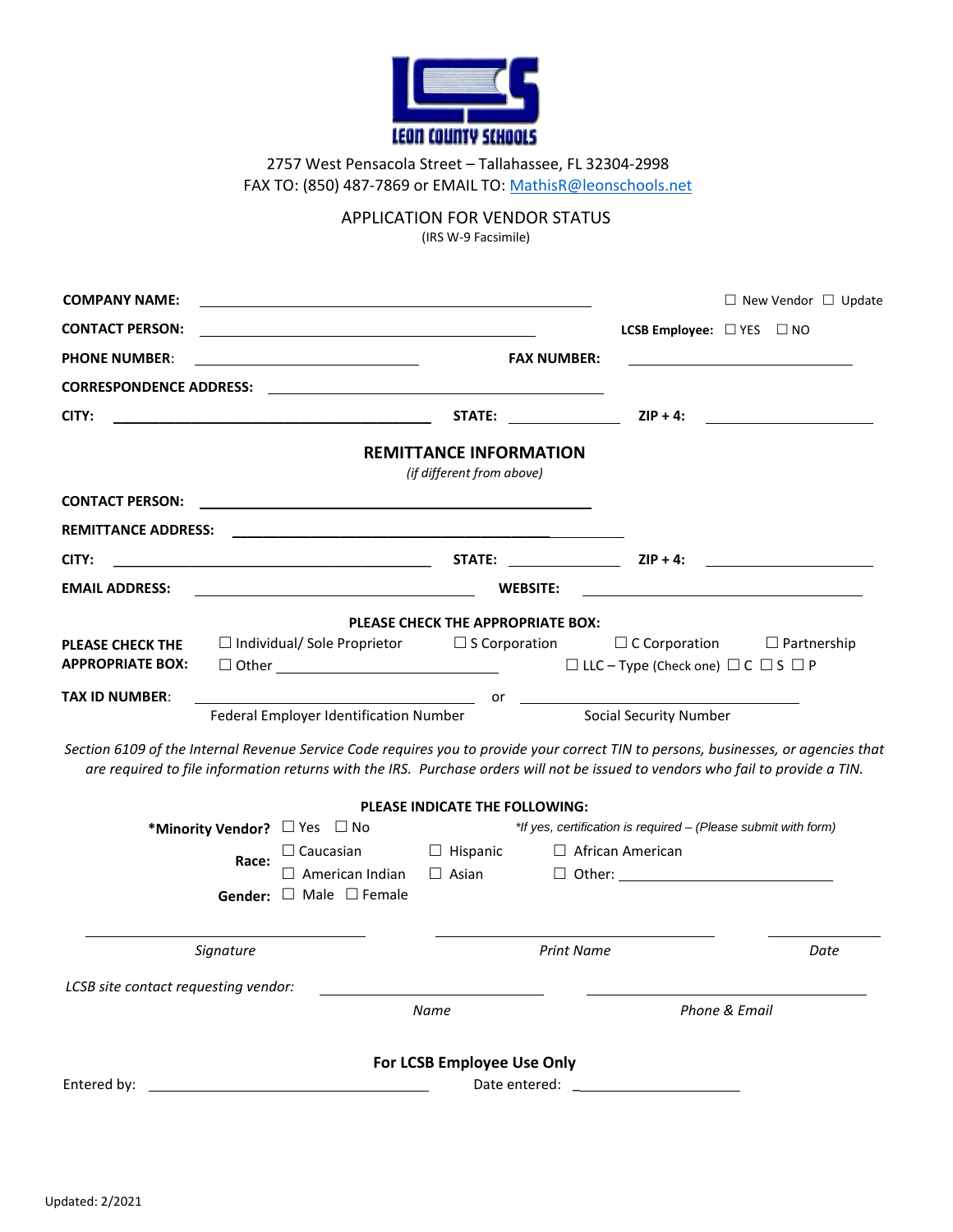| $\mathbf{C}$                                                                                                                                                                                                                                                                                                                     | 2 Business name/disregarded entity name, if different from above                                                                                                                                                                                                                                                                           |              |                                                                                                                                       |
|----------------------------------------------------------------------------------------------------------------------------------------------------------------------------------------------------------------------------------------------------------------------------------------------------------------------------------|--------------------------------------------------------------------------------------------------------------------------------------------------------------------------------------------------------------------------------------------------------------------------------------------------------------------------------------------|--------------|---------------------------------------------------------------------------------------------------------------------------------------|
| on page<br>Specific Instructions<br>Print or type                                                                                                                                                                                                                                                                                | 3 Check appropriate box for federal tax classification; check only one of the following seven boxes:<br>S Corporation<br>C Corporation<br>Individual/sole proprietor or<br>Partnership<br>$\mathbf{L}$<br>single-member LLC<br>Limited liability company. Enter the tax classification (C=C corporation, S=S corporation, P=partnership) ▶ | Trust/estate | 4 Exemptions (codes apply only to<br>certain entities, not individuals; see<br>instructions on page 3):<br>Exempt payee code (if any) |
|                                                                                                                                                                                                                                                                                                                                  | Note. For a single-member LLC that is disregarded, do not check LLC; check the appropriate box in the line above for<br>the tax classification of the single-member owner.<br>Other (see instructions) ▶                                                                                                                                   |              | Exemption from FATCA reporting<br>code (if any)<br>(Applies to accounts maintained outside the U.S.)                                  |
|                                                                                                                                                                                                                                                                                                                                  | 5 Address (number, street, and apt. or suite no.)                                                                                                                                                                                                                                                                                          |              | Requester's name and address (optional)                                                                                               |
| See                                                                                                                                                                                                                                                                                                                              | 6 City, state, and ZIP code                                                                                                                                                                                                                                                                                                                |              |                                                                                                                                       |
|                                                                                                                                                                                                                                                                                                                                  | 7 List account number(s) here (optional)                                                                                                                                                                                                                                                                                                   |              |                                                                                                                                       |
| Part I                                                                                                                                                                                                                                                                                                                           | <b>Taxpayer Identification Number (TIN)</b>                                                                                                                                                                                                                                                                                                |              |                                                                                                                                       |
|                                                                                                                                                                                                                                                                                                                                  | Enter your TIN in the appropriate box. The TIN provided must match the name given on line 1 to avoid                                                                                                                                                                                                                                       |              | Social security number                                                                                                                |
| backup withholding. For individuals, this is generally your social security number (SSN). However, for a<br>resident alien, sole proprietor, or disregarded entity, see the Part I instructions on page 3. For other<br>entities, it is your employer identification number (EIN). If you do not have a number, see How to get a |                                                                                                                                                                                                                                                                                                                                            |              |                                                                                                                                       |
|                                                                                                                                                                                                                                                                                                                                  | TIN on page 3.                                                                                                                                                                                                                                                                                                                             | or           |                                                                                                                                       |
| Note. If the account is in more than one name, see the instructions for line 1 and the chart on page 4 for<br>quidelines on whose number to enter.                                                                                                                                                                               |                                                                                                                                                                                                                                                                                                                                            |              | <b>Emplover identification number</b>                                                                                                 |

## **Part II Certification**

Under penalties of perjury, I certify that:

- 1. The number shown on this form is my correct taxpayer identification number (or I am waiting for a number to be issued to me); and
- 2. I am not subject to backup withholding because: (a) I am exempt from backup withholding, or (b) I have not been notified by the Internal Revenue Service (IRS) that I am subject to backup withholding as a result of a failure to report all interest or dividends, or (c) the IRS has notified me that I am no longer subject to backup withholding; and
- 3. I am a U.S. citizen or other U.S. person (defined below); and

4. The FATCA code(s) entered on this form (if any) indicating that I am exempt from FATCA reporting is correct.

**Certification instructions.** You must cross out item 2 above if you have been notified by the IRS that you are currently subject to backup withholding because you have failed to report all interest and dividends on your tax return. For real estate transactions, item 2 does not apply. For mortgage interest paid, acquisition or abandonment of secured property, cancellation of debt, contributions to an individual retirement arrangement (IRA), and generally, payments other than interest and dividends, you are not required to sign the certification, but you must provide your correct TIN. See the instructions on page 3.

| Sign Signature of $Here$ U.S. person | Date $\blacktriangleright$ |
|--------------------------------------|----------------------------|
|                                      |                            |

## **General Instructions**

Section references are to the Internal Revenue Code unless otherwise noted.

**Future developments**. Information about developments affecting Form W-9 (such as legislation enacted after we release it) is at www.irs.gov/fw9.

## **Purpose of Form**

An individual or entity (Form W-9 requester) who is required to file an information return with the IRS must obtain your correct taxpayer identification number (TIN) which may be your social security number (SSN), individual taxpayer identification number (ITIN), adoption taxpayer identification number (ATIN), or employer identification number (EIN), to report on an information return the amount paid to you, or other amount reportable on an information return. Examples of information returns include, but are not limited to, the following:

- Form 1099-INT (interest earned or paid)
- Form 1099-DIV (dividends, including those from stocks or mutual funds)
- Form 1099-MISC (various types of income, prizes, awards, or gross proceeds)
- Form 1099-B (stock or mutual fund sales and certain other transactions by brokers)
- Form 1099-S (proceeds from real estate transactions)
- Form 1099-K (merchant card and third party network transactions)

- Form 1098 (home mortgage interest), 1098-E (student loan interest), 1098-T (tuition)
- Form 1099-C (canceled debt)
- Form 1099-A (acquisition or abandonment of secured property)

Use Form W-9 only if you are a U.S. person (including a resident alien), to provide your correct TIN.

If you do not return Form W-9 to the requester with a TIN, you might be subject to backup withholding. See What is backup withholding? on page 2.

By signing the filled-out form, you:

1. Certify that the TIN you are giving is correct (or you are waiting for a number to be issued),

2. Certify that you are not subject to backup withholding, or

3. Claim exemption from backup withholding if you are a U.S. exempt payee. If applicable, you are also certifying that as a U.S. person, your allocable share of any partnership income from a U.S. trade or business is not subject to the withholding tax on foreign partners' share of effectively connected income, and

4. Certify that FATCA code(s) entered on this form (if any) indicating that you are exempt from the FATCA reporting, is correct. See What is FATCA reporting? on page 2 for further information.